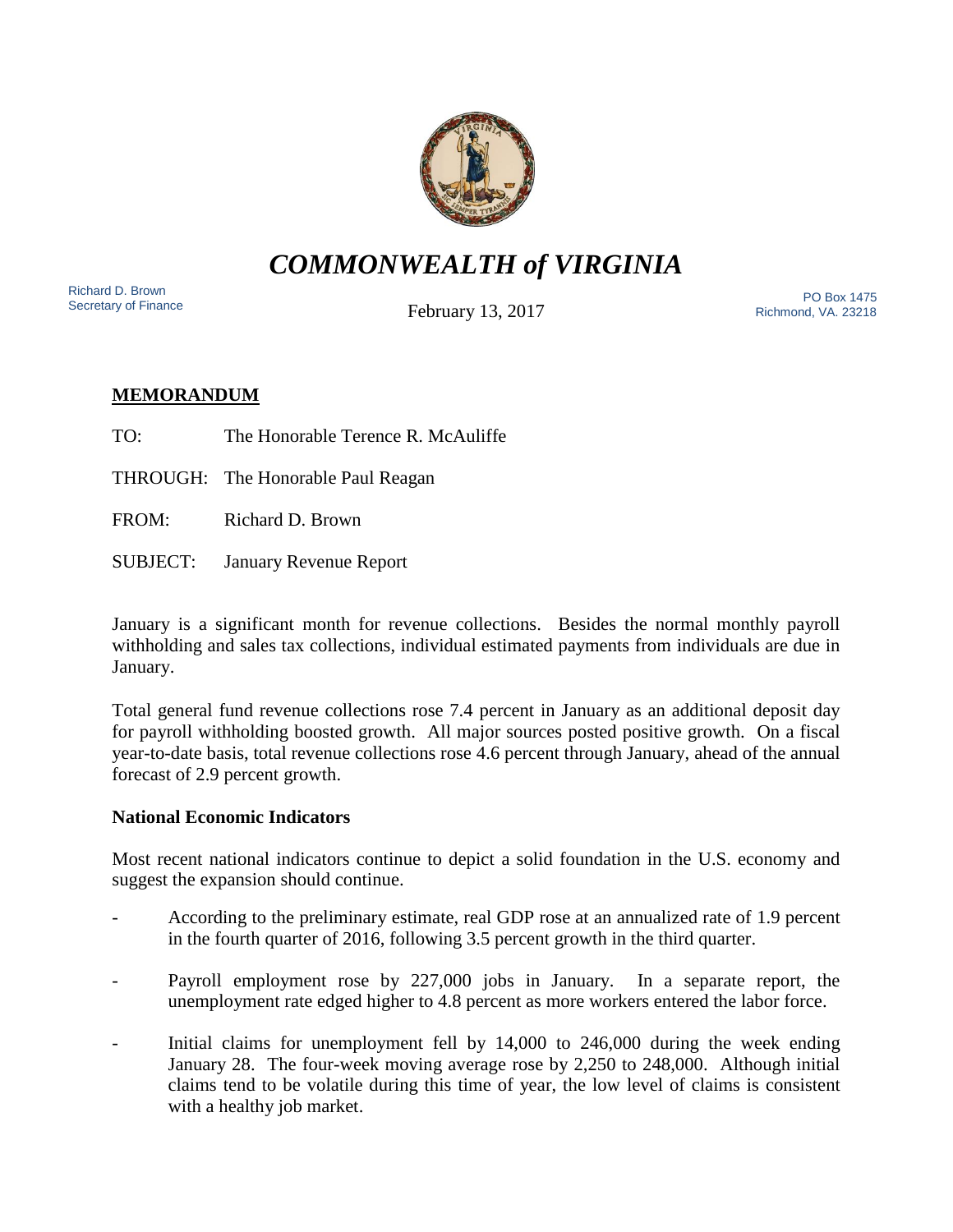- The Conference Board's index of leading indicators rose 0.5 percent in December, the fastest pace since July.
- The Conference Board's index of consumer confidence dropped 1.5 points to 111.8 in January. The present conditions component rose, while the expectations component decreased for the month.
- Activity in the manufacturing sector advanced in January, with the Institute of Supply Management index increasing from 54.5 to 56.0, the highest since 2014.
- The CPI rose 0.3 percent in December after rising 0.2 percent in November and stands 2.1 percent above December 2015. Core inflation (excluding food and energy prices) increased 0.2 percent in December and is 2.2 percent above a year ago.
- At its February meeting, the Federal Reserve announced that there is no sense of urgency to raise rates again; the consensus is that the risks to the economic outlook remain roughly balanced.

## **Virginia Economy**

In Virginia, payroll employment rose 1.0 percent in December from December of last year. Northern Virginia posted growth of 2.1 percent, Hampton Roads fell 0.4 percent, and Richmond-Petersburg was up 0.7 percent from last year. The seasonally adjusted unemployment rate fell 0.1 percentage point to 4.1 percent in December.

The Virginia Leading Index rose 0.4 percent in December after rising 0.4 percent in November. All four components -- initial unemployment claims, auto registrations, future employment, and the U.S. leading index -- all improved in December. The indexes for Lynchburg and Staunton decreased in December, while the indexes for the remaining MSAs increased.

### **January Revenue Collections**

Total general fund revenue collections rose 7.4 percent in January as an additional deposit day for payroll withholding boosted growth. All major sources posted positive growth. On a fiscal year-to-date basis, total revenue collections rose 4.6 percent through January, ahead of the annual forecast of 2.9 percent growth.

*Net Individual Income Tax (70% of general fund revenues)*: Through January, collections of net individual income tax rose 5.2 percent from the same period last year, ahead of the revised annual estimate of 2.9 percent growth. Performance in each component of individual income tax is as follows:

*Individual Income Tax Withholding (63% of general fund revenues)*: Collections of payroll withholding taxes grew 8.0 percent for the month mainly due to one additional deposit day compared with January of last year. Year-to-date, withholding collections are 5.0 percent ahead of the same period last year, ahead of the annual estimate of 3.6 percent growth.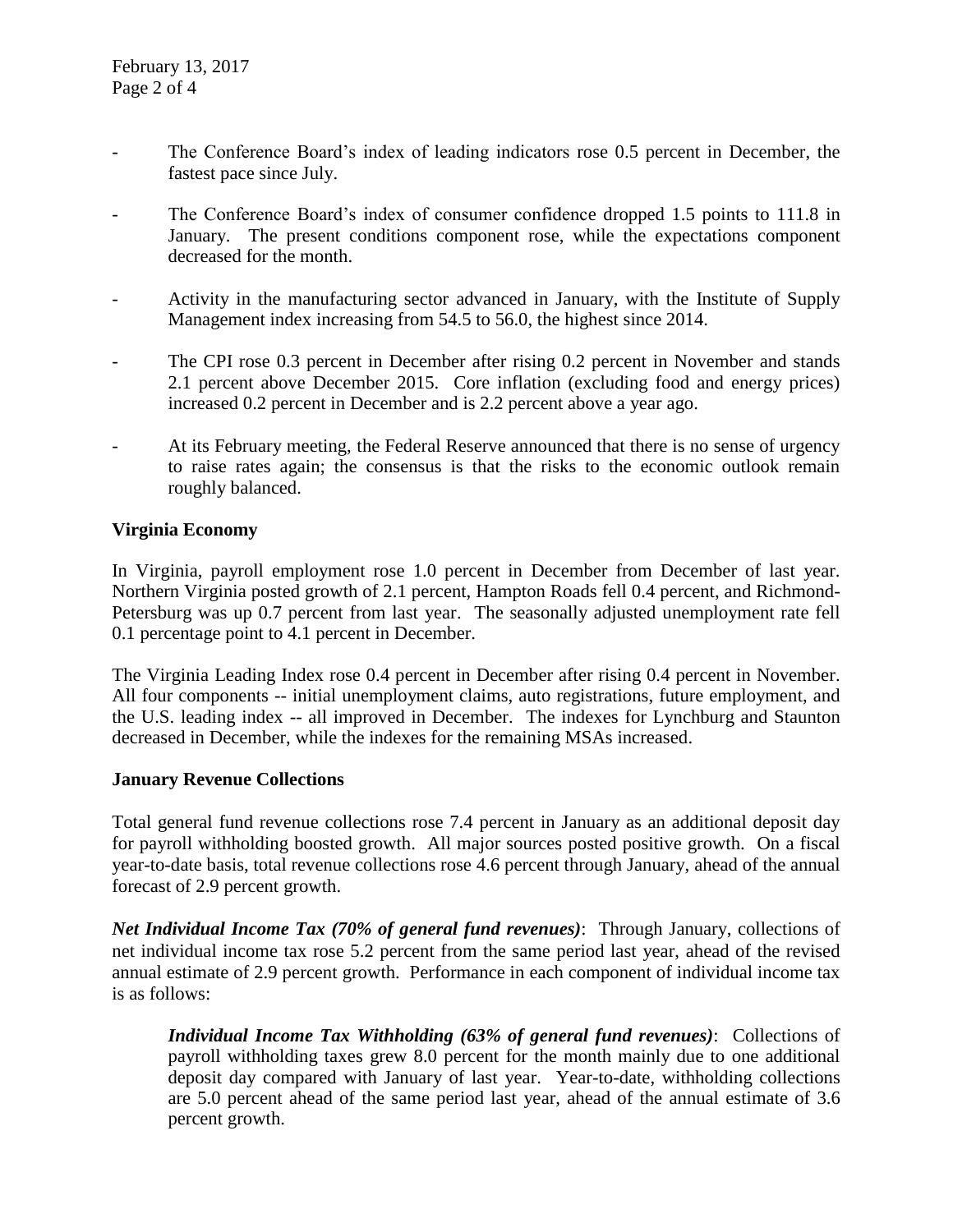*Individual Income Tax Nonwithholding (16% of general fund revenues)*: Collections in this source were \$442.5 million in January compared with \$439.3 million in January of last year for growth of 0.7 percent.

December and January are significant months for collections in this source, and receipts can be distorted by the timing of payments. Taxpayers have until January 17 to submit their fourth estimated payment for tax year 2016 and some of these payments are received in December, so the two months must be considered together to assess growth. Receipts of nonwithholding for the two-month period rose 1.8 percent from last year. Year-to-date, collections rose by 1.2 percent, ahead of the annual estimate of a 0.7 percent decline.

*Individual Income Tax Refunds*: In January, the first month of the filing season, the Department of Taxation issued \$31.0 million in refunds compared with \$42.6 million last year. Year-to-date, refunds have fallen 12.8 percent, lagging the annual estimate of 1.5 percent growth.

*Sales Tax (18% of general fund revenues)*: Collections of sales and use taxes, reflecting December sales, rose 6.3 percent in January. On a year-to-date basis, collections have risen 0.9 percent, trailing the annual estimate of 2.7 percent growth. Adjusting for the accelerated sales tax program, sales tax collections have increased 1.0 percent year-to-date, lagging the forecast.

*Corporate Income Tax (4% of general fund revenues)*: Collections of corporate income taxes were \$49.0 million in January, compared with receipts of \$40.6 million in January of last year, a 20.7 percent increase. Year-to-date collections have increased 10.9 percent from the same period last year, ahead of the revised annual estimate of 3.8 percent growth.

*Wills, Suits, Deeds, Contracts (2% of general fund revenues)*: Collections of wills, suits, deeds, and contracts – mainly recordation tax collections – were \$25.5 million in January, compared with \$22.1 million in January of last year for growth of 15.5 percent. On a year-to-date basis, collections are up 12.0 percent, ahead of the annual forecast of 8.0 percent growth.

*Insurance Premiums (2% of general fund revenues)*: Chapter 896 of the 2007 Acts of the Assembly required that \$163.1 million of collections in this source be transferred to the Transportation Trust Fund in fiscal year 2017 before making any deposits to the general fund. The required transfer was completed in December.

January was a negative month in this source as refunds were issued to insurance companies. Year-to-date collections through January were \$68.2 million, compared with \$63.6 million in the same period last year.